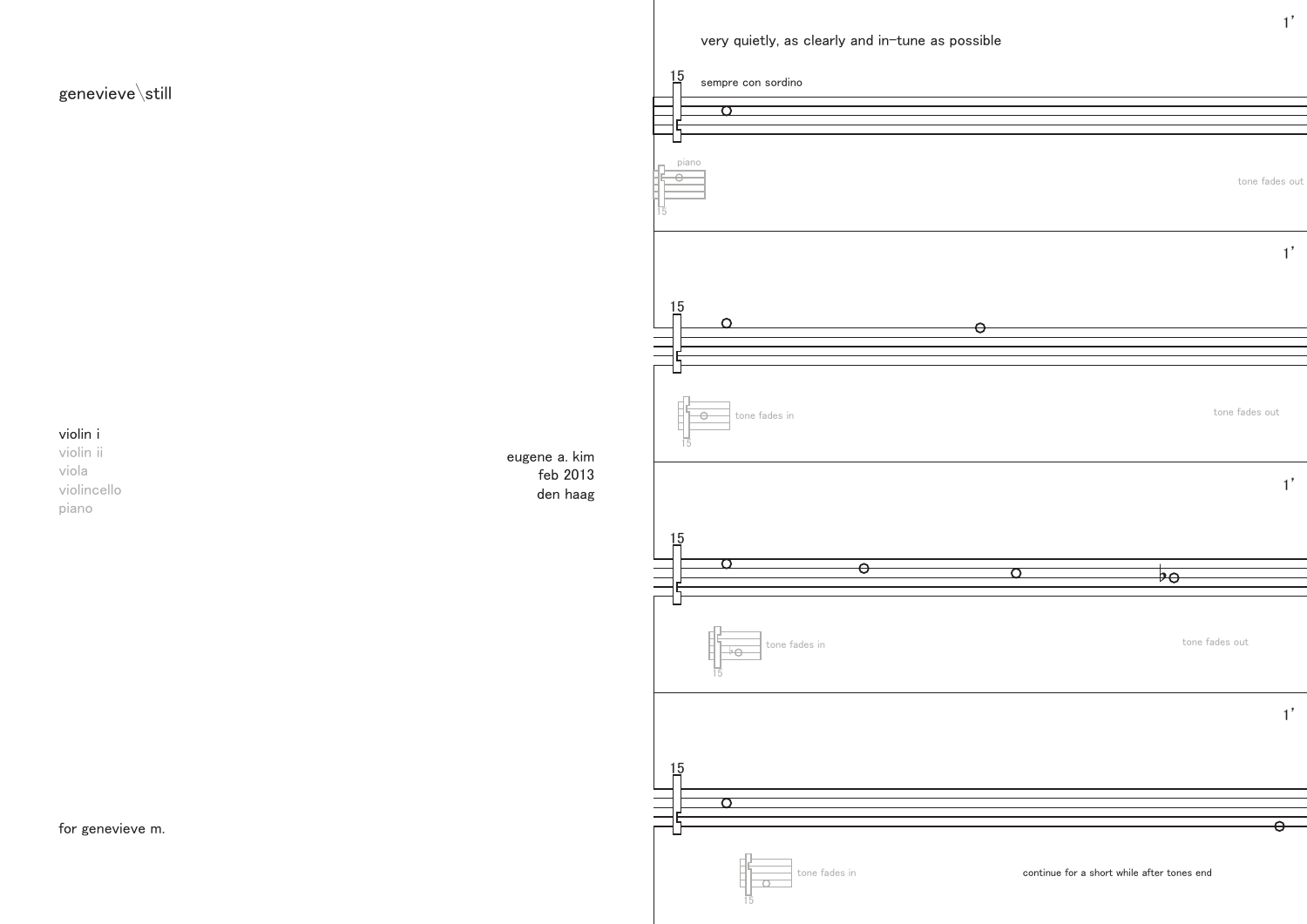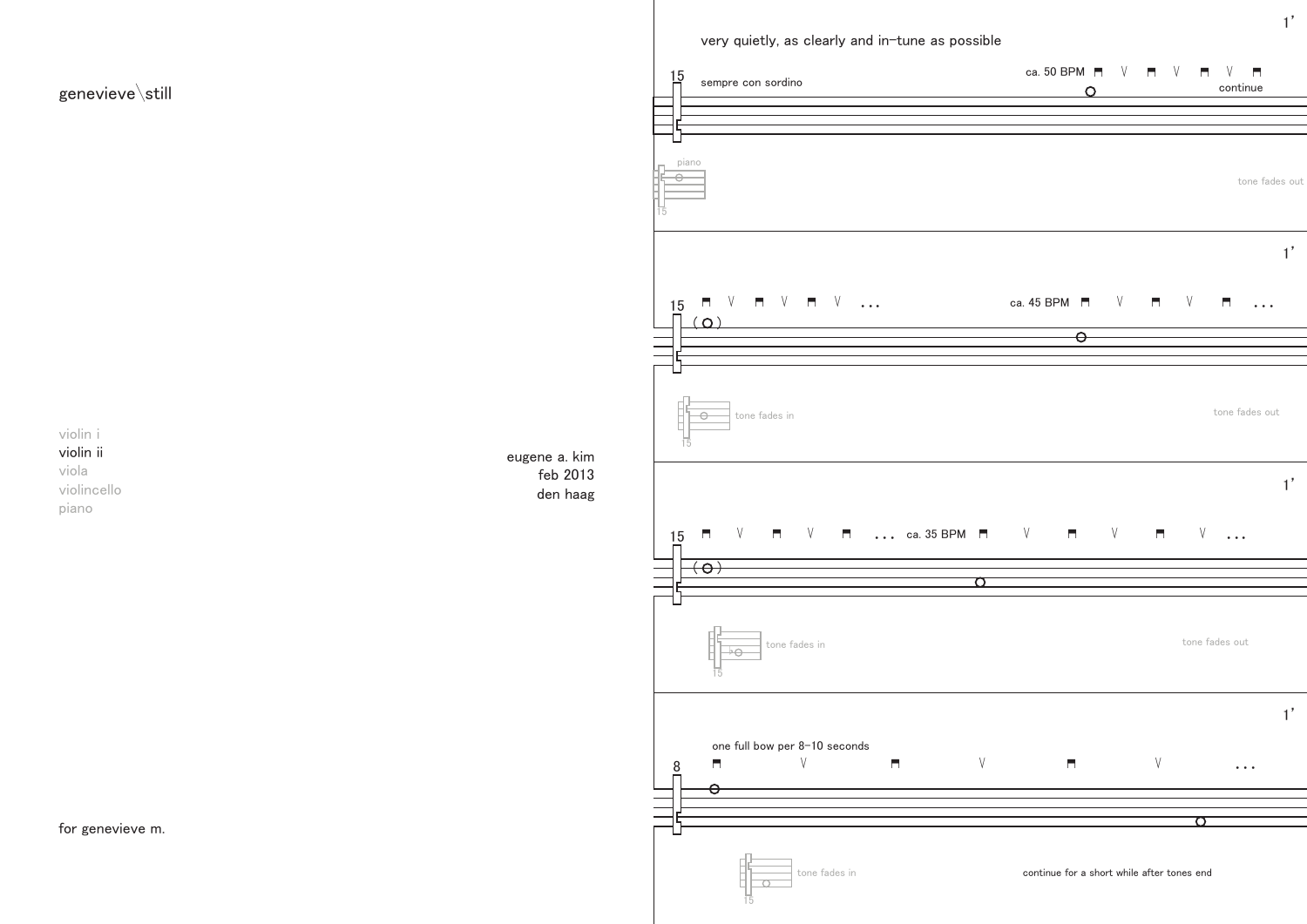

always very quietly

1'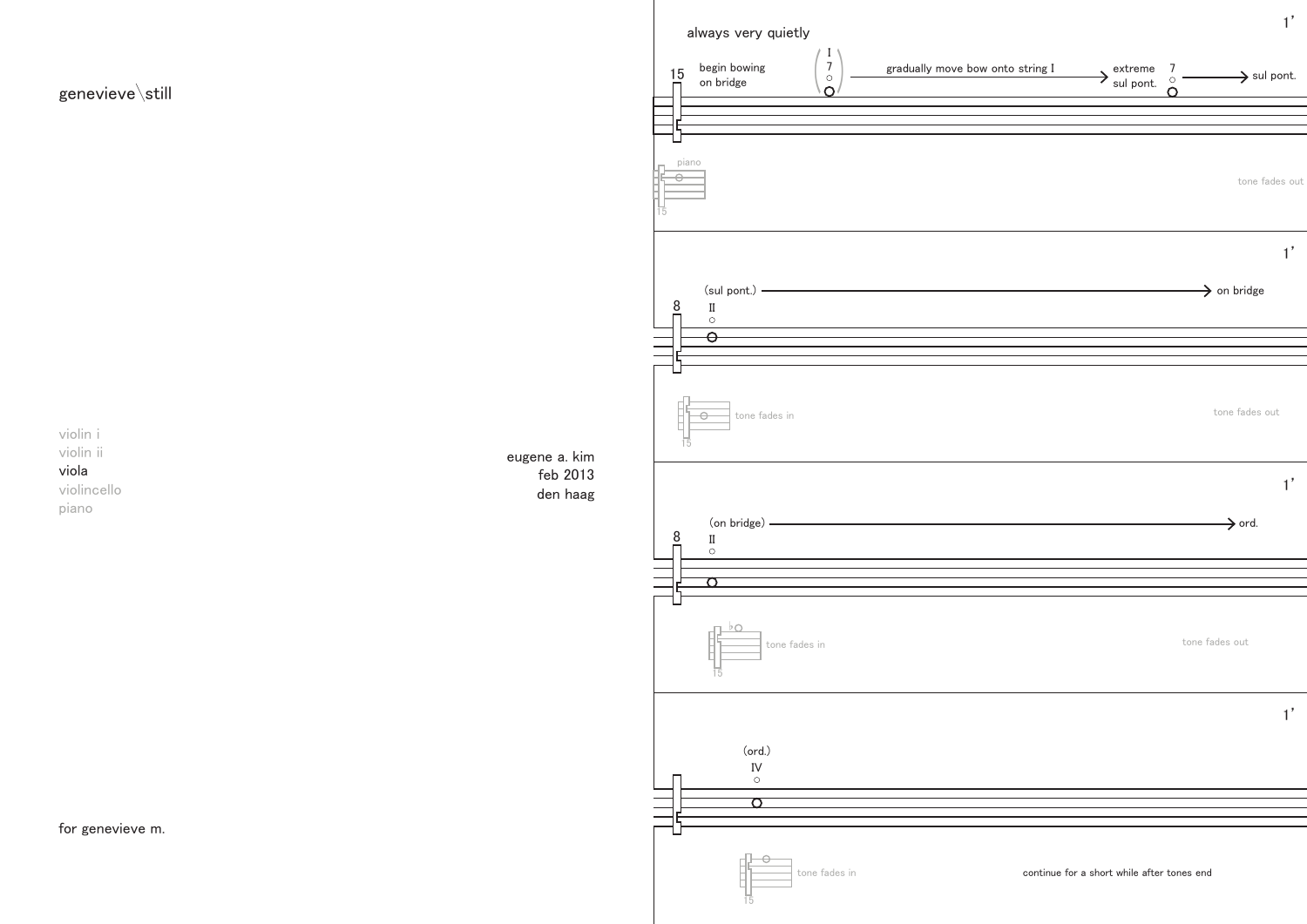



violin i violin ii viola violincello piano

for genevieve m.